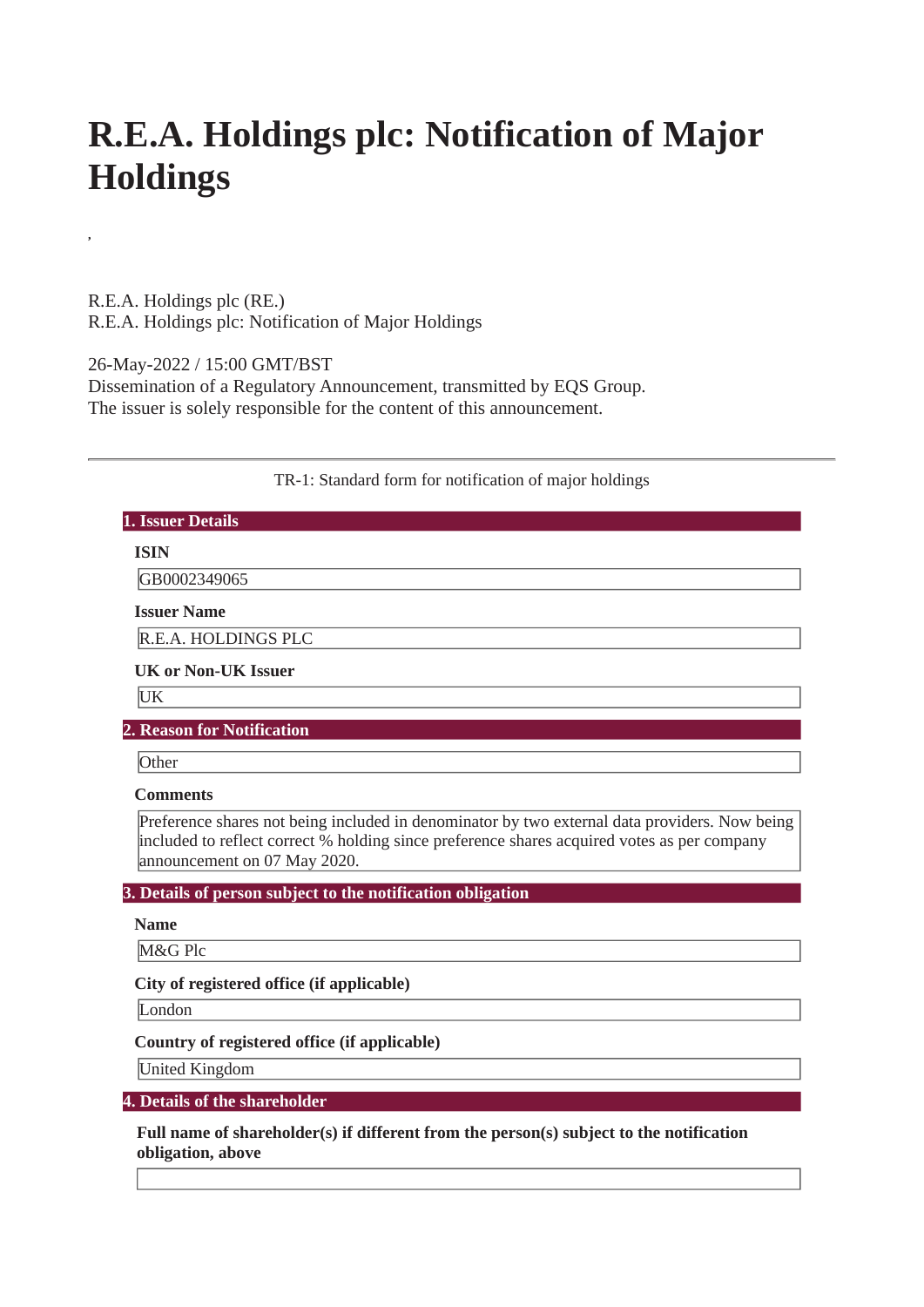# **Country of registered office (if applicable)**

## **5. Date on which the threshold was crossed or reached**

24-May-2022

# **6. Date on which Issuer notified**

25-May-2022

#### **7. Total positions of person(s) subject to the notification obligation**

|                                                                                          | % of voting rights<br>attached to shares<br>(total of 8.A) | % of voting rights<br>through financial<br>instruments (total of 8.B<br>$1 + 8.B 2$ | Total of both in %<br>$(8.A + 8.B)$ | <b>Total number of</b><br>voting rights held<br>in issuer |
|------------------------------------------------------------------------------------------|------------------------------------------------------------|-------------------------------------------------------------------------------------|-------------------------------------|-----------------------------------------------------------|
| Resulting<br>situation on the<br>date on which<br>threshold was<br>crossed or<br>reached | 5.541427                                                   | 0.000000                                                                            | 5.541427                            | 6418693                                                   |
| Position of<br>previous<br>notification (if<br>applicable)                               | 14.989970                                                  | 0.000000                                                                            | 14.989970                           |                                                           |

#### **8. Notified details of the resulting situation on the date on which the threshold was crossed or reached**

**8A. Voting rights attached to shares**

| <b>Class/Type of shares</b><br><b>ISIN</b> code(if possible) | Number of direct<br>voting rights<br>(DTR5.1) | Number of indirect voting<br>rights $(DTR5.2.1)$ | % of direct voting<br>rights (DTR5.1) | % of indirect voting<br>rights $(DTR5.2.1)$ |
|--------------------------------------------------------------|-----------------------------------------------|--------------------------------------------------|---------------------------------------|---------------------------------------------|
| GB0002349065                                                 |                                               | 6418693                                          |                                       | 5.541427                                    |
| Sub Total 8.A                                                | 6418693                                       |                                                  | 5.541427%                             |                                             |

#### **8B1. Financial Instruments according to (DTR5.3.1R.(1) (a))**

| <b>Type of financial</b><br>instrument | <b>Expiration</b><br>date | <b>Exercise</b> | Number of voting rights that may be acquired if<br>conversion period the instrument is exercised/converted | $\frac{1}{2}$ of voting<br>rights |
|----------------------------------------|---------------------------|-----------------|------------------------------------------------------------------------------------------------------------|-----------------------------------|
|                                        |                           |                 |                                                                                                            |                                   |
| Sub Total 8.B1                         |                           |                 |                                                                                                            |                                   |

#### **8B2. Financial Instruments with similar economic effect according to (DTR5.3.1R.(1) (b))**

| <b>Type of financial Expiration</b><br>instrument | date | <b>Exercise/conversion</b><br><b>period</b> | <b>Physical or cash</b><br>settlement | Number of voting<br>rights | $\%$ of voting<br>rights |
|---------------------------------------------------|------|---------------------------------------------|---------------------------------------|----------------------------|--------------------------|
|                                                   |      |                                             |                                       |                            |                          |
| Sub Total 8.B2                                    |      |                                             |                                       |                            |                          |

**9. Information in relation to the person subject to the notification obligation**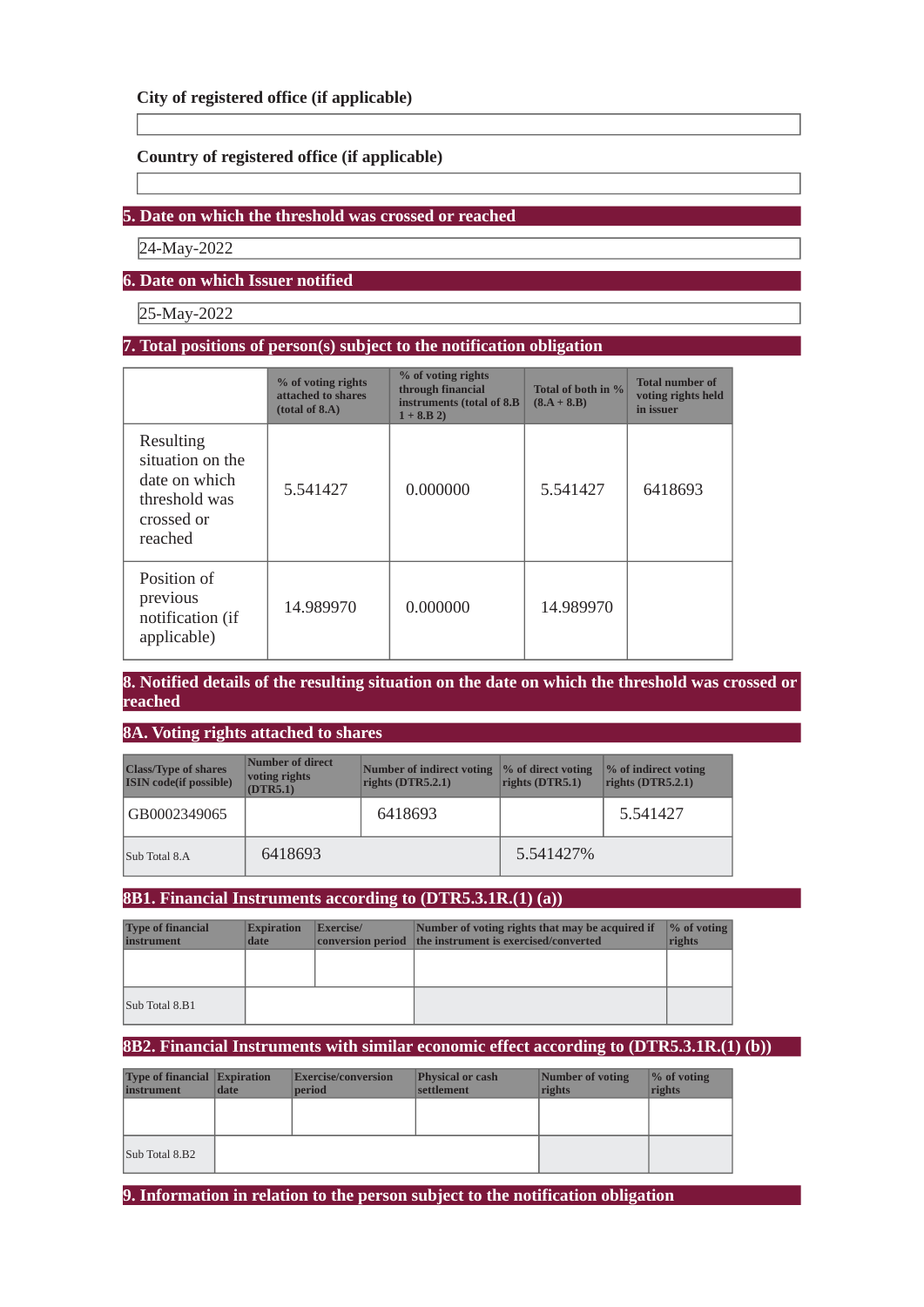2. Full chain of controlled undertakings through which the voting rights and/or the financial instruments are effectively held starting with the ultimate controlling natural person or legal entities (please add additional rows as necessary)

| <b>Ultimate controlling</b><br><b>person</b> | <b>Name of controlled</b><br>undertaking                                                                                          | % of voting rights if<br>it equals or is higher<br>than the notifiable<br>threshold | % of voting rights<br>through financial<br>instruments if it<br>equals or is higher<br>than the notifiable<br>threshold | <b>Total of both if it</b><br>equals or is higher<br>than the notifiable<br>threshold |
|----------------------------------------------|-----------------------------------------------------------------------------------------------------------------------------------|-------------------------------------------------------------------------------------|-------------------------------------------------------------------------------------------------------------------------|---------------------------------------------------------------------------------------|
| M&G Plc                                      | M&G Plc (Parent<br>Company)                                                                                                       | 5.541430                                                                            |                                                                                                                         | 5.541430%                                                                             |
| M&G Plc                                      | M&G Group<br><b>Regulated Entity</b><br><b>Holding Company</b><br>Limited (wholly<br>owned subsidiary<br>of M&G Plc)              | 5.541430                                                                            |                                                                                                                         | 5.541430%                                                                             |
| M&G Plc                                      | M&G Group<br>Limited (wholly<br>owned subsidiary<br>of M&G Group<br><b>Regulated Entity</b><br><b>Holding Company</b><br>Limited) | 5.541430                                                                            |                                                                                                                         | 5.541430%                                                                             |
| M&G Plc                                      | M&G FA Limited<br>(wholly owned<br>subsidiary of M&G<br>Group Limited)                                                            | 5.541430                                                                            |                                                                                                                         | 5.541430%                                                                             |
| M&G Plc                                      | M&G Investment<br>Management<br>Limited (wholly<br>owned subsidiary<br>of M&G FA<br>Limited)                                      | 5.541430                                                                            |                                                                                                                         | 5.541430%                                                                             |

# **10. In case of proxy voting**

**Name of the proxy holder**

**The number and % of voting rights held**

## **The date until which the voting rights will be held**

**11. Additional Information**

This TR1 supersedes any previous notifications.

**12. Date of Completion**

25-May-2022

**13. Place Of Completion**